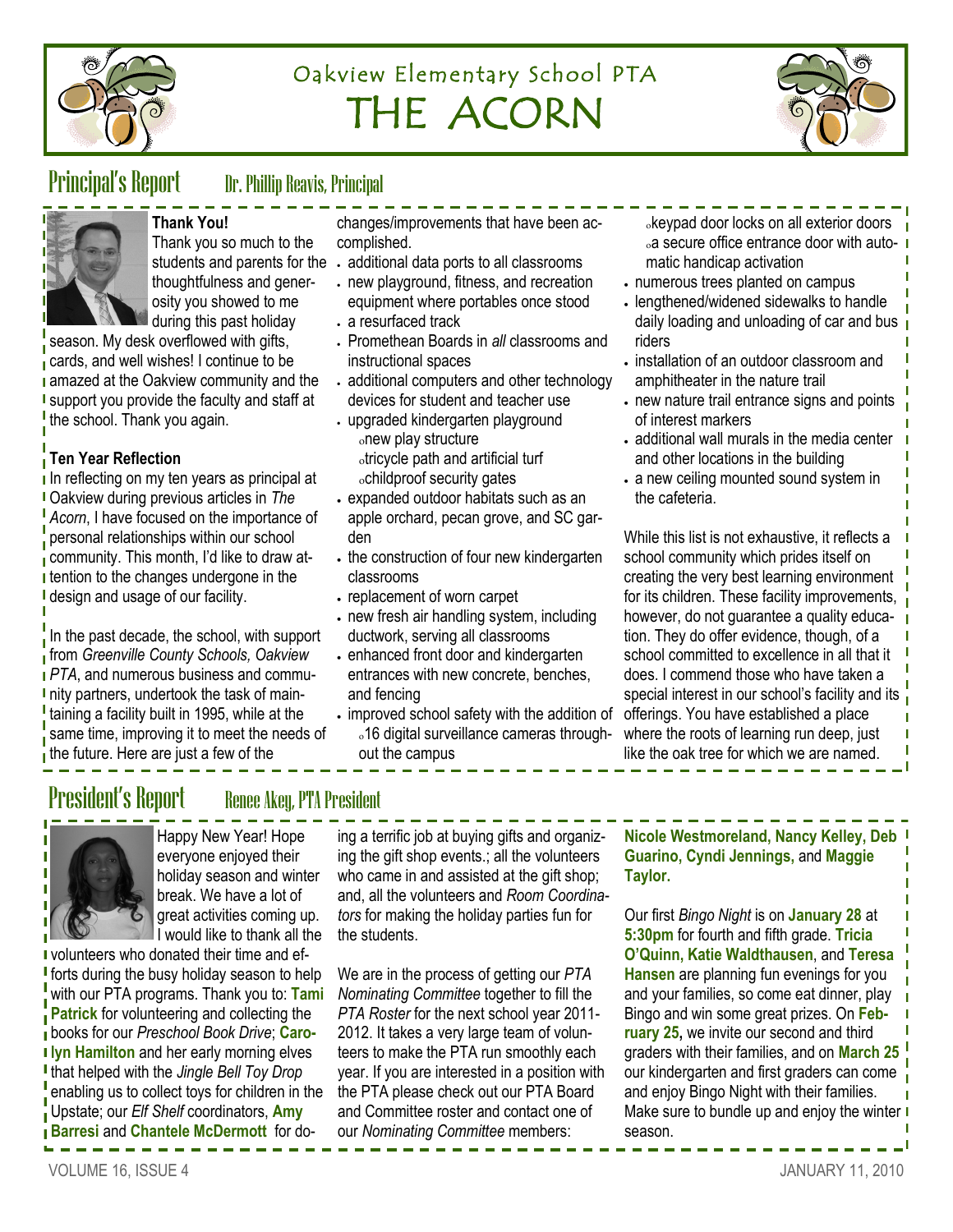## Volunteers Jennifer Cook and Nicole Westmoreland, Co-Chairs

There are many reasons why Oakview con-teer Committee can help you get started! **i** tinues to be recognized as an outstanding **p** place of learning. One of the biggest contributing factors to Oakview's success is the partnership of our students, teachers and parents. Parents are a necessary part of this at the number of volunteers who work for **i** equation for success.

There are many ways to get involved in the school, PTA and the classroom. A lot of our committee volunteers are new parents, while others are veteran volunteers who can **I** offer training and support. The PTA Volun-

Soon the nominating committee will notify parents of volunteer opportunities for the 2011-2012 school year. You will be amazed the benefit of our children. Please take a moment to review the opportunities. You may surprise yourself and find a committee that could benefit from your involvement. Please feel free to contact **Jennifer Cook** at [billjennifer@bellsouth.net](mailto:billjennifer@bellsouth.net) or **Nicole Westmoreland** at [nicolew1@charter.net](mailto:nicolew1@charter.net) if you

have any questions regarding volunteer opportunities.





**I** Thank you to all students who participated in T the *PTA Reflections Program* this year. We had seventy wonderful entries representing  $\frac{1}{2}$  each of the six categories.

We are proud to announce the 2010-2011 Oakview Elementary level winners listed below. Pictures of these winning entries for the visual arts and photography categories **I** can be seen on the school web site. The **I** first place entries have already been forwarded on to compete in the South Carolina PTA council and district level competitions.  $\frac{1}{1}$  The first and second place entries will be **I** forwarded on to the state level competition I later this month. We wish them luck!



# **Primary Visual Arts**

**Samantha Malinsky Second Place Ashlyn Harmon Third Place Yashasvini Ranganathan First HM Apoorva Mahendranath Second HM Kimsey Fiddie** 

## Reflections Brooke Clayton and Jana Circle, Coordinators

### **Primary Photography**

| <b>First Place</b>               | Yashasvini Ranganathan      |  |  |  |
|----------------------------------|-----------------------------|--|--|--|
| <b>Second Place Miranda Felt</b> |                             |  |  |  |
| <b>Third Place</b>               | <b>Apoorva Mahendranth</b>  |  |  |  |
| <b>Primary Literature</b>        |                             |  |  |  |
| <b>First Place</b>               | <b>Apoorva Mahendranath</b> |  |  |  |
| <b>Second Place</b>              | <b>Nandita Bhat</b>         |  |  |  |
| <b>Third Place</b>               | <b>Marissa Mulea</b>        |  |  |  |
| <b>First HM</b>                  | <b>Erica Wood</b>           |  |  |  |
| <b>Second HM</b>                 | Roopa Mahadevan             |  |  |  |

#### **Primary Film Production**

**First Place Aproova Mahendranath** 

**Primary Dance Choreography<br>First Place Miranda Felt Miranda Felt** 

# **Intermediate Visual Arts**

**Third Place Natalie Circle First HM Logan Acker** 

**Charlie Hyman Second Place Sanjana Kondapalli Danielle Malinsky** 

**Cameron Saunders** 

### **Intermediate Photography**

**First Place Caroline Ko Second Place Manasvini Ranganathan Third Place Natalie Circle Second HM Abby Diggins** 



#### **Intermediate Music First Place Pratamesh Ramasubramanian Second Place Jiaying Tong Jieying Tong First HM Manasvini Ranganathan**

#### **Intermediate Literature**

| <b>First Place</b>  |  |  |  |
|---------------------|--|--|--|
| <b>Second Place</b> |  |  |  |
| <b>Third Place</b>  |  |  |  |
| First HM            |  |  |  |
| <b>Second HM</b>    |  |  |  |

**Madhav Bhat Refore Place Abby Diggins Third Place Manasvini Ranganathan Bryonna Howard Second HM Meghan Malone** 

# **Intermediate Film Production**

**First Place Manasvini Ranganathan Second Place Lawson Greene** 

**Intermediate Dance Choreography Megan Felt** 

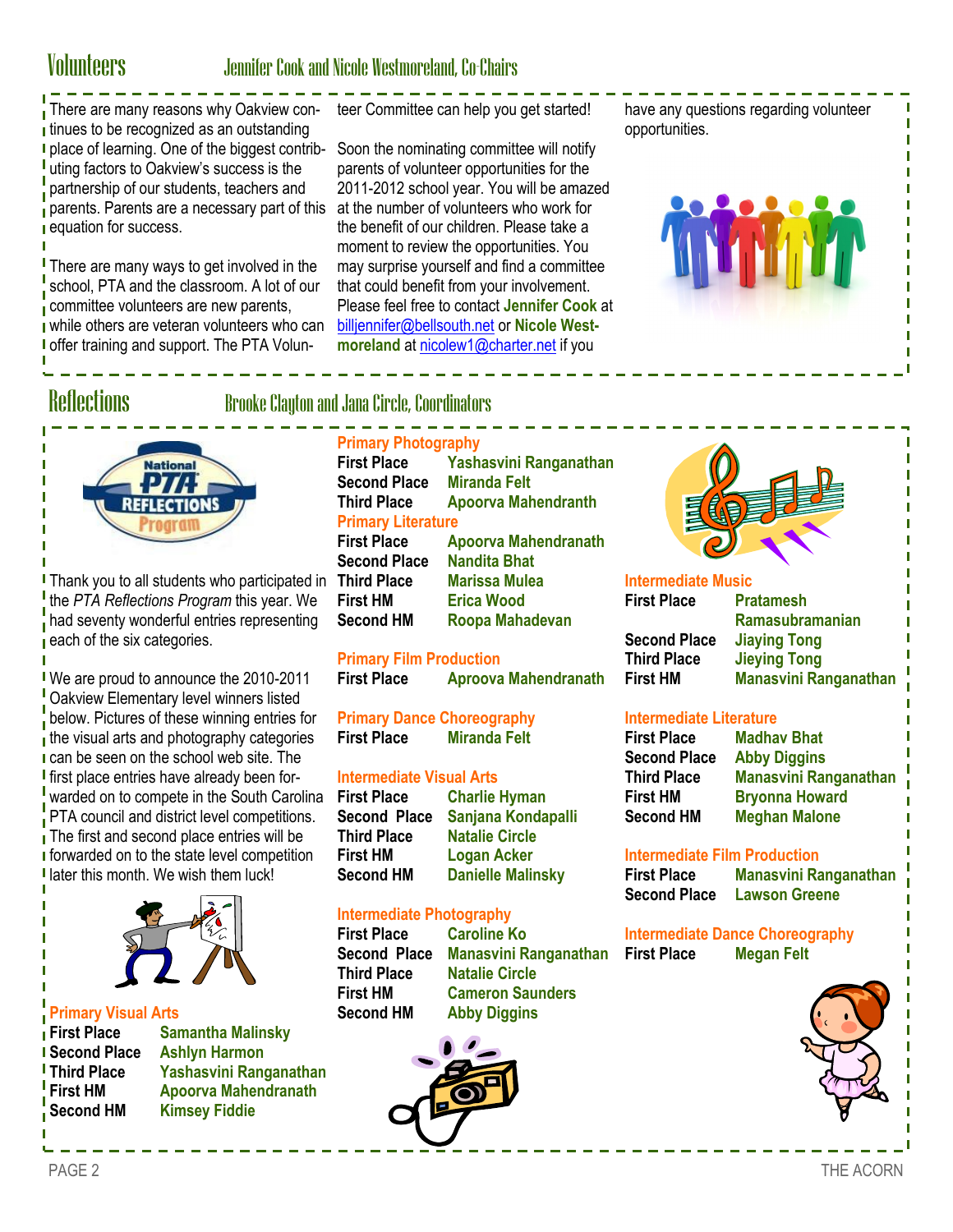### **Frequently Asked Questions About Student Finance in South Carolina and in Greenville County:**

#### **How much are we actually spending per pupil?**

The most recent independent, CPA audited **state data shows that South Carolina spent** I an average of \$9,162 per pupil in 2007-08. **The figure for Greenville County Schools** was \$8,114. Per pupil spending is based on all operational expenditures including those **funded by state and federal governments as** well as those funded by local school dis-I tricts.

#### **How does South Carolina's per pupil spending compare to other states?**

According to the 2010 national *Quality Counts* report, South Carolina ranks thirtyfourth highest in the country. Thirty-three states spend more, and sixteen spend less.

#### **Why don't they cut money for state and school district administration and put it in the classroom?**

About two percent of state and federal K-12 **I** funding is used to operate the South Caro-**I** lina Department of Education. Of *Greenville County Schools* operating funds, less than

two percent is used for central administration. Most state public education funding is spent on instruction. Independent, CPA audited data shows that across South Carolina seventy-one cents of each public school district dollar directly supports classroom instruction. Over the past two years, state funding for the South Carolina Department of Education has been cut by forty-five percent. During the same period, local school districts have had their state funding cut by about twenty-two percent.

#### **Why do I keep hearing that per pupil spending in South Carolina is more than \$13,000 per student?**

Some organizations put out figures in an attempt to create negative public opinion about public education in our state. Their figures are not based on standard accounting practices. For example:

They count transfers of funds between categories *within* a school district as additional expenditures. Transfers are not expenditures. Including *within-district transfers* artificially inflates state public education annual expenditures by \$760 million. They use an incorrect student count. The *\$13,000* per pupil figure does not include all the students

that are funded. It does not include the nearly twenty-two thousand four-year olds who attend public schools, nor students at schools operated by the Department of Corrections and the Department of Juvenile Justice. It is wrong to include expenditures for these students but not divide that number by all the students funded.

They include capital projects and debt service in day-to-day operating costs. Based on independent CPA audits, long-term investments for property acquisition and school construction should not be included in computing day-to-day operating costs.

The \$13,000 per pupil figure not only includes construction costs but double counts them. School districts sell bonds to pay for the construction of schools and then pay off the bonds over a period of many years. The \$13,000 figure includes both the amount paid to the architect and contractors to build the school and the amount spend to pay off the school's construction bonds. This is *double counting* construction expenses.

Source: Public Education Partners. [www.publicedpartnersgc.org](http://www.publicedpartnersgc.org)

### Box Tops Christi Yenser, Coordinator

The *Box Tops Bonanza* is just around the corner in **February**, but please send your *Box Tops* in now. Any *Box Tops* you submit now will be counted towards your child's classroom totals for the big bonanza. Please be sure to put your *Box Tops* in a *sealed*  bag or envelope with your teacher's name **as well as your child's name on the outside.** I have received several open bags (which result in loose *Box Tops* mixed in with all the others) and many bags with no teacher



listed. The contest gets very close – every *Box Top* counts. So, please make sure your child's class gets the credit they deserve. More details about the *Box Tops Bonanza*  will be sent home in February. Until then, keep on clipping! Encourage grandparents, other family members, and friends to get involved, too. If they have the product in their house, they usually don't mind cutting out the *Box Top* if it helps the school.

## Preschool Books Tami Patrick, Coordinator

Thank you to everyone who donated books **for the Preschool Book Donation drive. We** I were able to collect seventeen hundred seventy-four books! Both *Ready 4 Reading* and have been a success.the *Frazee Dream Center* have expressed

their thanks for the tremendous amount of books they each received. Without your generous support, the book drive would not